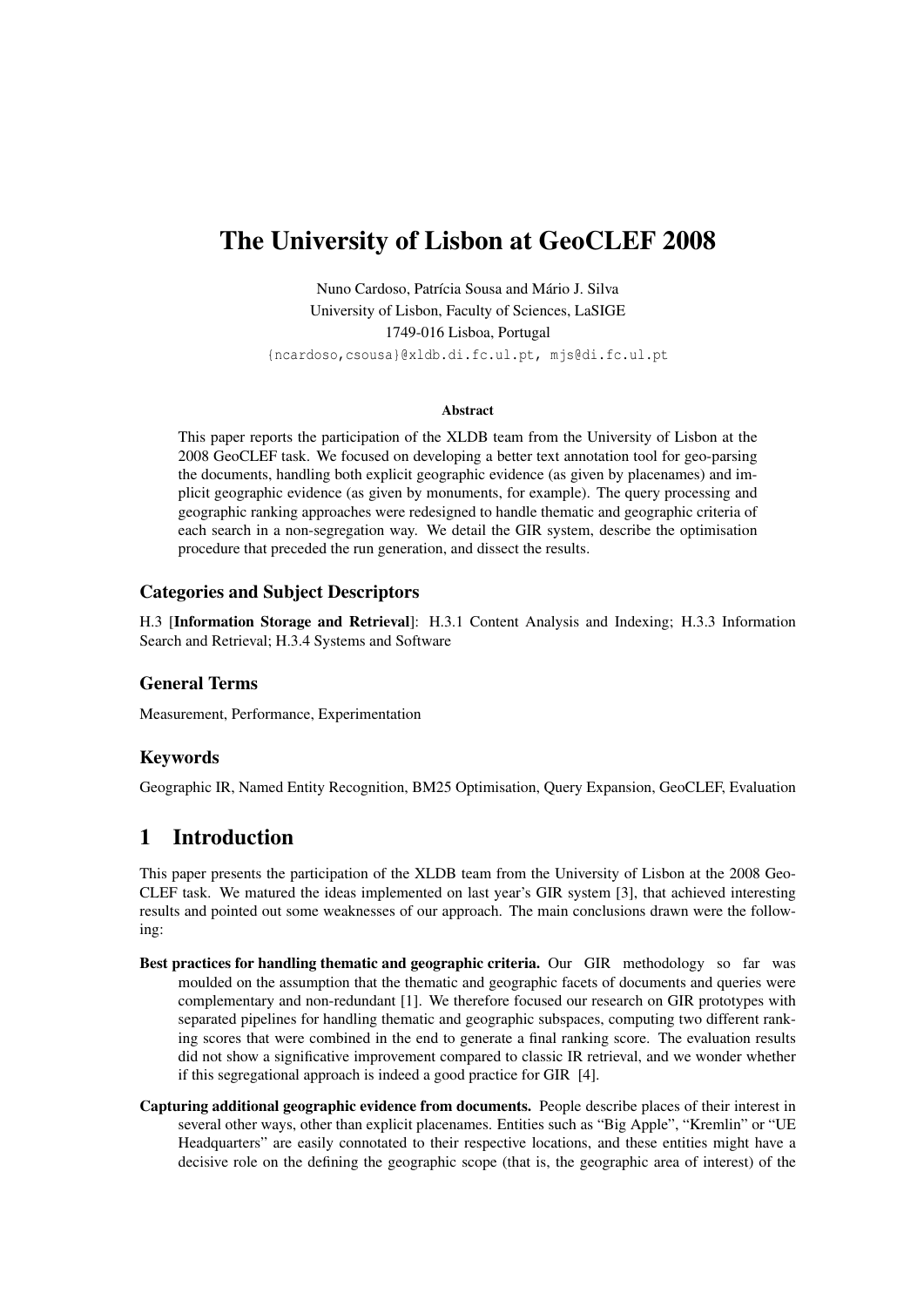document. Our shallow text mining approaches often failed to capture essential geographic evidence to geo-reference many documents, and this naïve text mining approach was reflected on poor retrieval results for some geographically challenging topics [3]. We therefore need to reformulate our text annotation tools, making it capable of recognising all kinds of entities with a geographic flavour and grounding them to their corresponding locations.

Smoothing the effects of text and geographic query expansion. Query expansion (QE) is known to improve IR performance in most queries, but often at the cost of degrading the performance on other queries [8]. QuerCol, the QE module used in our GIR prototypes, does not assign weights to the query terms, so the expanded terms have the same weight than the initial query terms. This means that we do not control the impact of QE in some topics, which led in some cases to query drifting and thus lead to poor retrieval results. We want to improve QueCol to perform automatic re-weighting of text and geographic terms, in order to soften the QE effect and prevent query drifting.

For this year's participation, we addressed these topics on the main improvements made in our GIR system, namely:

- Query Processing: We now handle placenames as both geographic criteria and as plain query terms. In contrast to our initial ideas, placenames revealed to be in fact good retrieval terms, and they were frequently selected as the top ranking terms in the blind relevance feedback (BRF) process [3]. While placenames may be used in other unrelated contexts, such as proper names, they seem to help retrieval recall when used as plain terms, while its geographic content can be used afterwards to refine the ranking scores and promote documents with placenames referred in a geographic context.
- Text mining: We developed a new named entity recognition module, REMBRANDT, and used it as a text annotation tool to identify and classify all kinds of named entities in the CLEF collection [2]. This allows us to generate a more comprehensive geographic document signatures (*Dsig*), which is a list of geographic concepts already grounded from placenames found on each document. The *Dsig* were first introduced on last year's participation as a representation of the document's scopes, and were used to compute the geographic similarity of documents to the query's scope [3]. The *Dsig* comprise two kinds of geographic evidence: i) *explicit* geographic evidence, consisting of grounded placenames that designate geographic locations, such as countries, divisions or territories, and ii) *implicit* geographic evidence, consisting of other grounded entities that do not designate explicitly geographic locations but are strongly related to a geographic location, such as monuments, buildings, company headquarters or summits.
- Document Processing: To cope with the new approaches on query processing, we needed a simple ranking model that elegantly combined the text and geographic subspace models, eliminating the need for merging text and geographic ranking scores, while still allowing us to assign a weight for each model on the retrieval. Therefore, we extended MG4J to suit our requirements for this year's experiments [12], and we chose the BM25 weighting scheme to compute a single ranking score for documents [9], using three index fields: text field, for standard term indexes, explicit local field, for geographic terms considered as explicit geographic evidence, and implicit local field, for geographic terms associated to the implicit geographic evidence.

The rest of the paper is organised as follows. Section 2 outlines our GIR prototype and describes in detail each module. Section 3 presents the optimising steps and the configurations selected for the submitted runs. Section 4 dissects both the official results in GeoCLEF and our post-hoc evaluation results, and Section 5 concludes the paper with insights drawn from this participation.

# 2 System Description

Figure 1 describes the architecture of our GIR prototype. In a nutshell, the CLEF topics are pre-processed by QuerCol, generating query strings in MG4J syntax. The CLEF documents are geo-parsed by REM-BRANDT, a named entity recognition module, that plays the role as a text annotation tool and identifies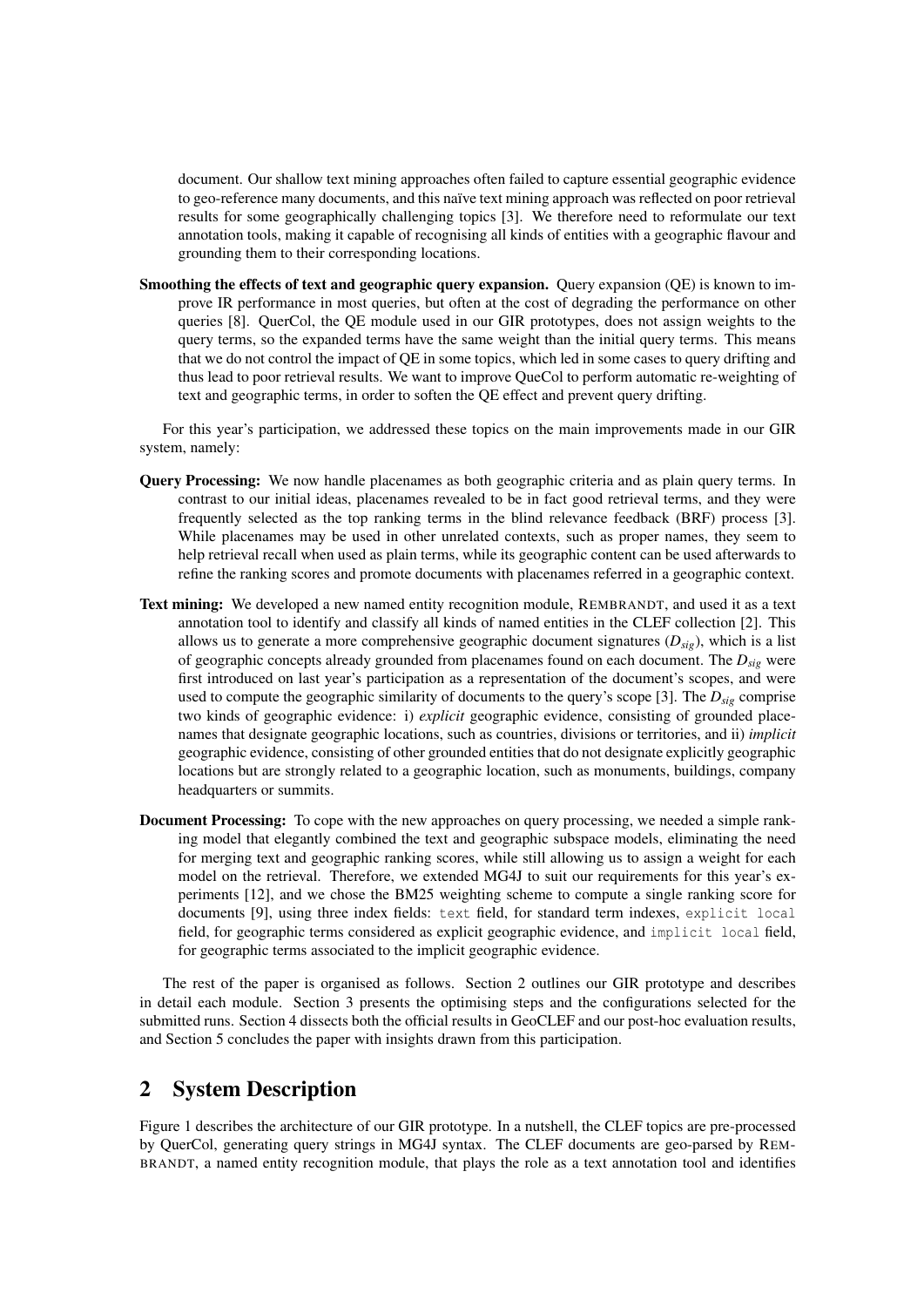

Figure 1: Architecture of the GIR prototype used in GeoCLEF 2008.

named entities that have geographic evidence, generating the geographic document signatures (*Dsig*). Afterwards, the text and *Dsig* of the documents are indexed by MG4J. The document retrieval uses an optimised BM25 weighting scheme and receives the query strings from QuerCol, generating results in the trec\_eval format. The geographic ontology assists only QuerCol in its geographic term expansions, as REMBRANDT and MG4J use other geographic knowledge resources, as described further in this section.

#### 2.1 REMBRANDT

REMBRANDT is a language-dependent named-entity recognition (NER) system that uses Wikipedia as a raw knowledge resource, and explores the Wikipedia document structure to classify all kinds of named entities in the text. By using Wikipedia, REMBRANDT obtains additional knowledge on every named entity that can be useful for understanding the context, detecting relationships with other named entities, and use this information to contextualise and classify surrounding named entities in the text.

One example of this additional knowledge in practice is the use of the Wikipedia page categories to derive implicit geographic evidence for each named entity. REMBRANDT handles category strings as text sentences and searches for place names in a similar way as it is performed on normal texts, generating a list of captured place names that are considered as implicit geographic evidence for the given named entity.

REMBRANDT currently classifies named entities using the 9 main categories and 47 sub-categories defined by the second edition of HAREM, a NER system evaluation contest for Portuguese [11, 10]. The main categories are: PERSON, ORGANIZATION, PLACE, DATETIME, VALUE, ABSTRACTION, EVENT, THING and MASTERPIECE. Rembrandt can handle vagueness in named entities, by tagging the named entities with more than one category or sub-category.

The REMBRANDT classification strategy relies on mapping each named entity to a Wikipedia page and subsequently analysing its document structure, links and categories, searching for suggestive evidences. REMBRANDT also relies on manually crafted rules for capturing internal and external evidence of named entities for both Portuguese and English texts, as suggested by McDonald [7]. These rules are used to classify named entities that were not mapped to a Wikipedia page or mapped to a page with insufficient information, and to contextualise named entities that have a different meaning (for example, in "I live in Portugal street", where the named entity "Portugal" designates a street, not a country).

The classification is best illustrated by following how the example named entity, "Empire State Building", is handled: the english Wikipedia page of the Empire State Building (en.wikipedia.org/wiki/ Empire State Building) is labelled with 10 categories, such as "Skyscrapers in New York City" and "Office buildings in the United States". With this information, REMBRANDT classifies the named entity as a PLACE/HUMAN/CONSTRUCTION. In the hypothetical case that this named entity could not be mapped to a Wikipedia page, internal evidence rules, such as the presence of the term "Building" in the end, can classify the named entity as a PLACE/HUMAN/CONSTRUCTION. Finally, external evidence rules check the context on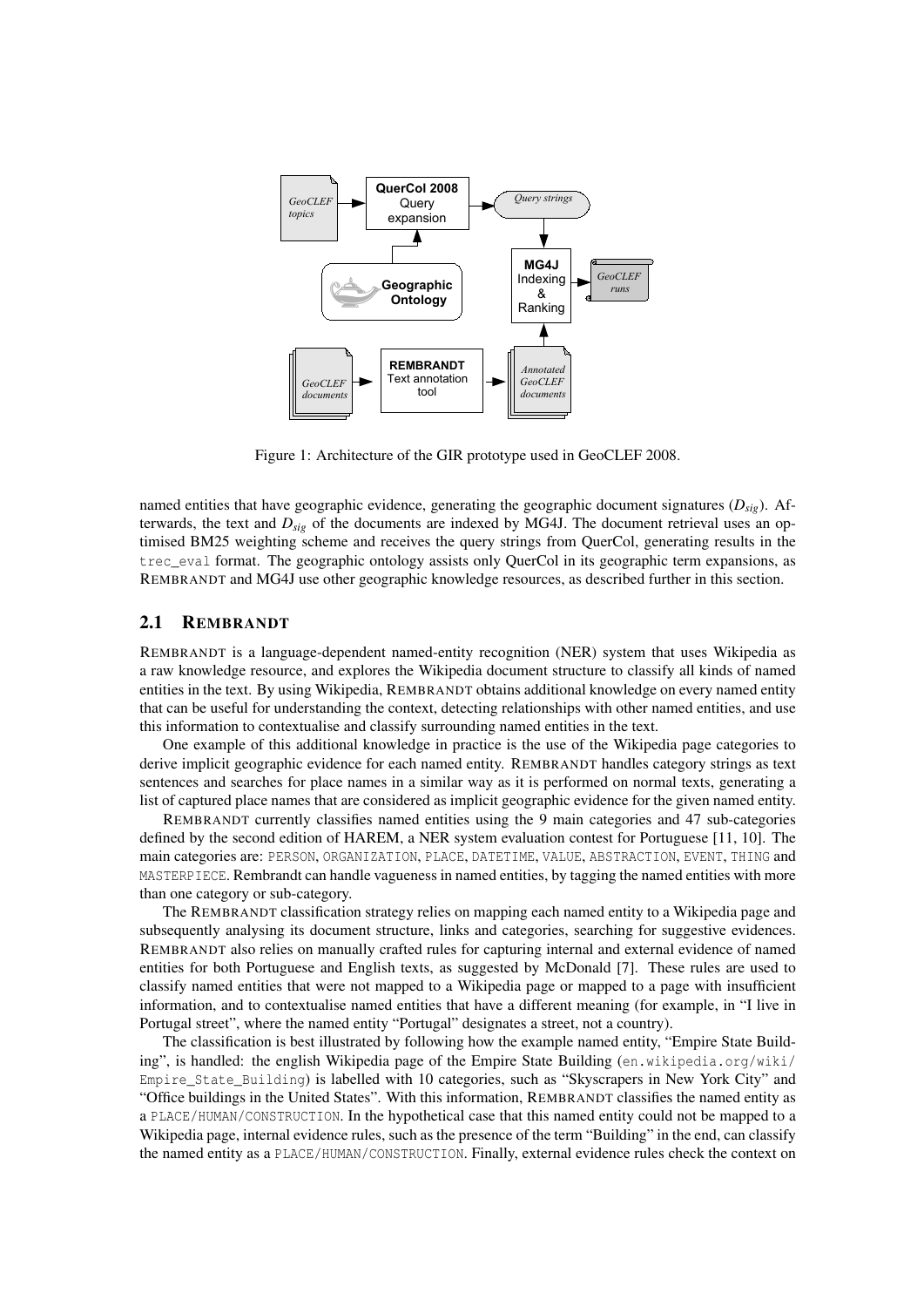| Explicit geographic evidence | No geographic evidence |                          |  |  |  |  |  |  |
|------------------------------|------------------------|--------------------------|--|--|--|--|--|--|
| PLACE/PHYSICAL/ISLAND        | <b>THING/CLASS</b>     | ABSTRACTION/DISCIPLINE   |  |  |  |  |  |  |
| PLACE/PHYSICAL/WATERCOURSE   | THING/CLASSMEMBER      | <b>ABSTRACTION/STATE</b> |  |  |  |  |  |  |
| PLACE/PHYSICAL/WATERMASS     | <b>THING/OBJECT</b>    | <b>ABSTRACTION/IDEA</b>  |  |  |  |  |  |  |
| PLACE/PHYSICAL/MOUNTAIN      | THING/SUBSTANCE        | <b>ABSTRACTION/NAME</b>  |  |  |  |  |  |  |
| PLACE/PHYSICAL/REGION        |                        |                          |  |  |  |  |  |  |
| PLACE/PHYSICAL/PLANET        | PLACE/VIRTUAL/MEDIA    | MASTERPIECE/WORKOFART    |  |  |  |  |  |  |
|                              | PLACE/VIRTUAL/ARTICLE  | MASTERPIECE/REPRODUCED   |  |  |  |  |  |  |
| PLACE/HUMAN/REGION           | PLACE/VIRTUAL/SITE     | <b>MASTERPIECE/PLAN</b>  |  |  |  |  |  |  |
| PLACE/HUMAN/DIVISION         |                        |                          |  |  |  |  |  |  |
| PLACE/HUMAN/STREET           | PERSON/POSITION        | <b>TIME/GENERIC</b>      |  |  |  |  |  |  |
| PLACE/HUMAN/COUNTRY          | PERSON/INDIVIDUAL      | <b>TIME/DURATION</b>     |  |  |  |  |  |  |
|                              | PERSON/INDIV.GROUP     | TIME/FREQUENCY           |  |  |  |  |  |  |
| Implicit geographic evidence | PERSON/POSIT.GROUP     | <b>TIME/HOUR</b>         |  |  |  |  |  |  |
|                              | PERSON/MEMBER          | TIME/INTERVAL            |  |  |  |  |  |  |
| <b>EVENT/PASTEVENT</b>       | PERSON/MEMBERGROUP     | <b>TIME/DATE</b>         |  |  |  |  |  |  |
| EVENT/ORGANIZED              | PERSON/PEOPLE          |                          |  |  |  |  |  |  |
| <b>EVENT/HAPPENING</b>       |                        |                          |  |  |  |  |  |  |
|                              | <b>VALUE/CURRENCY</b>  |                          |  |  |  |  |  |  |
| PLACE/HUMAN/CONSTRUCTION     | VALUE/CLASSIFICATION   |                          |  |  |  |  |  |  |
|                              | VALUE/QUANTITY         |                          |  |  |  |  |  |  |
| ORGANIZATION/ADMINISTRATION  |                        |                          |  |  |  |  |  |  |
| ORGANIZATION/INSTITUTION     |                        |                          |  |  |  |  |  |  |
| ORGANIZATION/COMPANY         |                        |                          |  |  |  |  |  |  |
|                              |                        |                          |  |  |  |  |  |  |

Table 1: List of classification of NE categories and sub-categories, as having explicit, implicit or no geographic evidence for the generation of *Dsig*.

which the named entity is inserted, ensuring that the named entity is not referred in another context (for example, as an hypothetical movie, street or restaurant name). For the detection of implicit geographic evidence, the categories "Skyscrapers in New York City" and "Office buildings in the United States" are handled by REMBRANDT as additional text, and the place names "New York City" and "United States" are captured and listed as implicit geographic evidence associated to the named entity "Empire State Building".

#### From REMBRANDT annotations to geographic document signatures

Each CLEF document annotated with REMBRANDT contains a list of named entities that might convey explicit or implicit geographic evidence. We can now generate rich geographic document signatures *Dsig* by adding named entities that have explicit geographic evidence, together with the placenames that were associated as implicit geographic evidence for other named entities. We divide the 47 sub-categories of named entities into 3 levels of eligibility, as depicted in Table 1:

- 1. Sub-categories that have explicit geographic evidence: all sub-categories under the main category PLACE, with the exception of the sub-categories PLACE/HUMAN/CONSTRUCTION and PLACE/VIRTUAL/\*. The category PLACE mostly spans the administrative domain and physical domain, but the PLACE/VIRTUAL/\* sub-categories span virtual places such as web sites, newspaper articles or TV programs, and therefore are not eligible for inclusion in the geographic signatures. In HAREM, the subcategory PLACE/HUMAN/CONSTRUCTION is included in the PLACE main category, precisely because of its strong geographic connotation, but it is not an explicit geographic entity. As such, the subcategory PLACE/HUMAN/CONSTRUCTION is handled in the next level.
- 2. Sub-categories that have implicit geographic evidence: the categories ORGANIZATION, EVENTS and sub-category PLACE/HUMAN/CONSTRUCTION. The category ORGANIZATION spans institutions and corporations, such as city halls, schools or companies, which are normally related to a defined geographic area of interest. The category EVENTS spans organised events that normally take place in a defined place, such as olympic games, rock concerts or conferences.
- 3. Sub-categories that have no geographic evidence: categories considered to have no significative contribution for the geographic signatures. It spans the categories PERSON, THING, ABSTRACTION, MASTERPIECE, TIME and VALUE, and sub-categories PLACE/VIRTUAL/\*.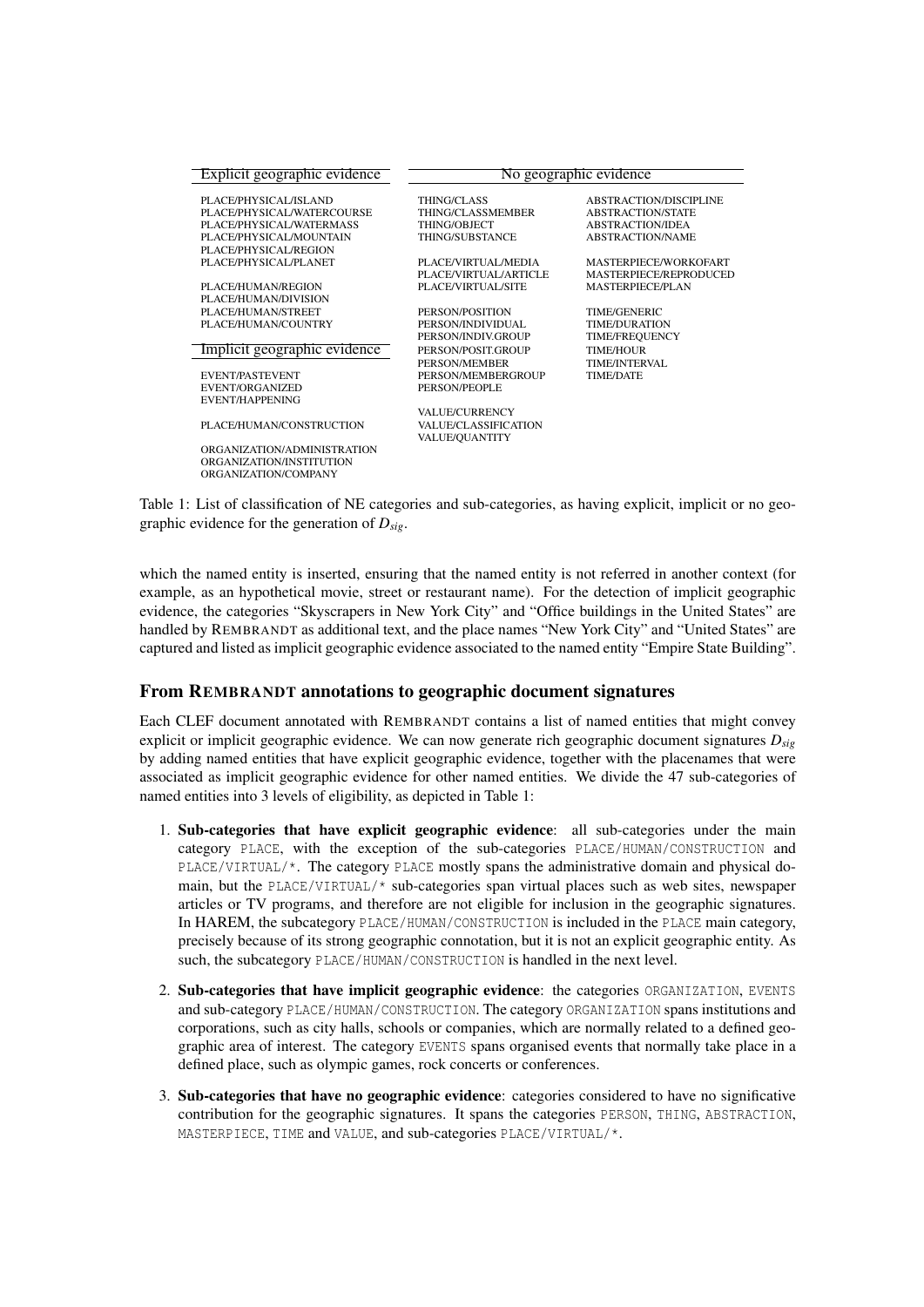

Figure 2: QuerCol's query reformulation strategy for 2008.

This eligibility table of named entity classifications into *D<sup>s</sup> ig* signatures is a simplification exercise, and it is far from consensual. It is questionable whether categories such as PERSON can also convey a significative geographic evidence to define the document scopes. For instance, the named-entity "Nelson Mandela", as processed by REMBRANDT, is associated to "South Africa" as its implicit geographic evidence because the Wikipedia page of Nelson Mandela (en.wikipedia.org/wiki/Nelson Mandela) contains the category "Presidents of South Africa". Yet, this geographic evidence may cause the drift from the document scope, because not all documents mentioning "Nelson Mandela" have the South African territory as their geographic scope.

On the other hand, we are assuming that all captured geographic evidence is relevant for the document scope, but this is not always true. Take for instance the named entity example "Empire State Building"; while it conveys an implicit location when it is addressed, for example, in a context of office headquarters, it is not important for the document scope when it is addressed on a context of its architectural style.

## 2.2 QuerCol

QuerCol's query reformulation has two different procedures: first, it uses blind relevance feedback (BRF) for selected terms, and secondly, it performs geographic query expansion for geographic terms, by exploring the relationships between geographic concepts on a geographic ontology [5].

Figure 2 illustrates the two different expansion procedures of QuerCol, for the example query "Tall buildings in the USA". First, QuerCol removes the stopwords from the query, and recognises the geographic terms with the help of REMBRANDT. Afterwards, the non-stopwords *tall*, *buildings* and *usa* are expanded through BRF, using the  $w_t(p_t - q_t)$  algorithm to weight terms in a normalised scale of [0,1]. [6] The expanded terms are then merged with the initial query terms with an OR logic operator (|), labelled with their targeted index field and corresponding term weights, and finally assembled in a single query string.

On the other hand, the geographic term "USA" is grounded to the geographic concept 'United States of America (country)', triggering the ontology-driven geographic query expansion that searches for other geographic concepts known to be contained within the USA territory. The new geographic terms are then re-weighted according to the ontology node distance between the root node and the leaf node by the formula  $\frac{1}{n-1}$ . For the given example, USA generates 50 states with a weight of  $\frac{1}{2}$  and several cities with weight  $\frac{1}{3}$ (considering that the node distance in the ontology between states and countries is 1, and between cities and countries is 2). In the end, terms are labelled as search terms for the explicit local and implicit local index fields. These list of terms is desigated as the query geographic signature, the *Qsig*.

#### 2.3 MG4J indexing and ranking

MG4J is responsible for the indexing and retrieval of documents. MG4J indexes the text of CLEF documents into a text index field, while the  $D_{\text{si}\rho}$  of the documents is divided in two geographic indexes: the explicit local and implicit local index fields, according to each type of geographic evidence. Figure 3 presents an example of REMBRANDT's annotation and subsequent MG4J indexing steps.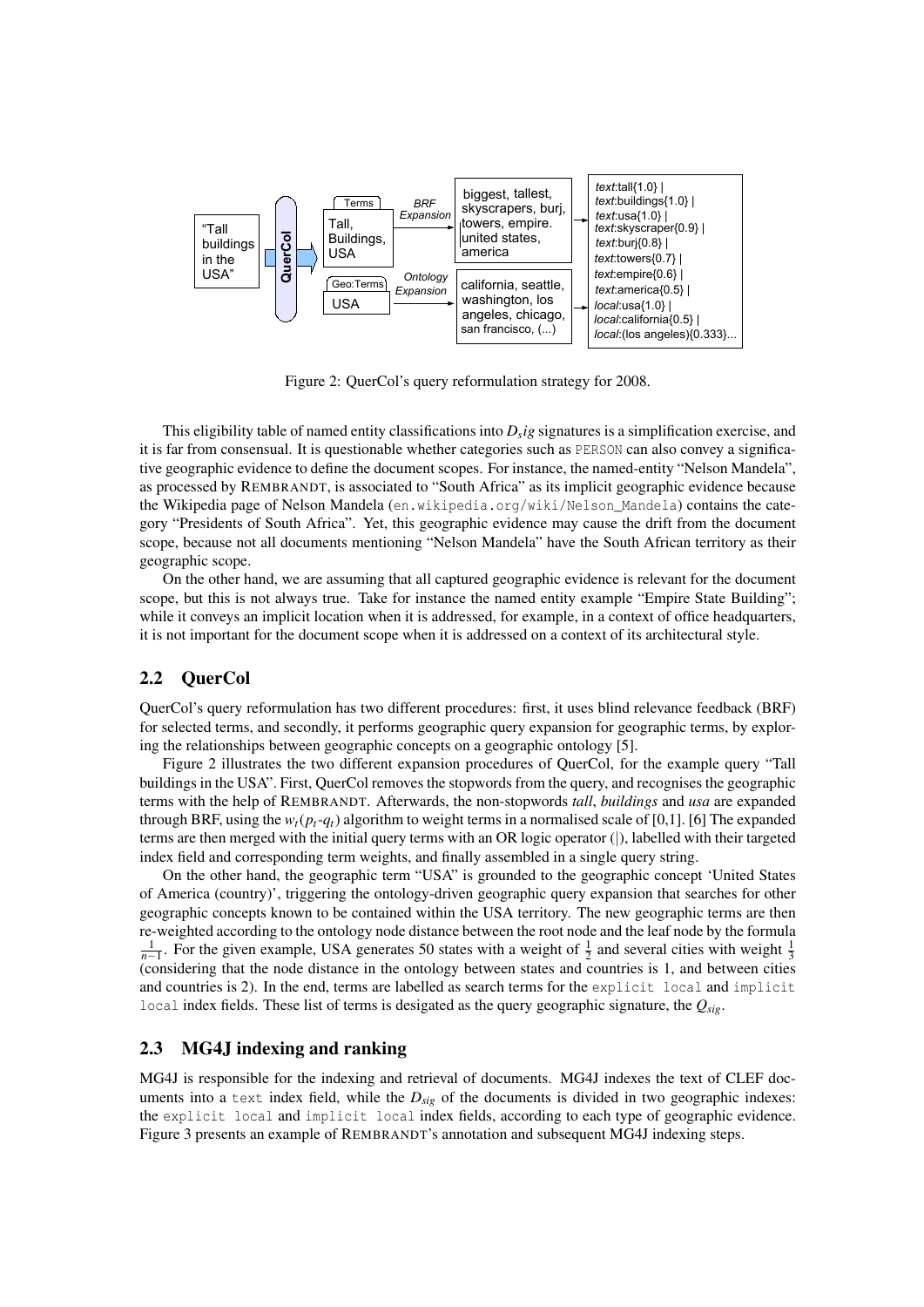

Figure 3: REMBRANDT's text annotation and MG4J's indexing steps.

We define *term similarity* as the similarity between query subjects and document subjects, and computed with the use of BM25 on the text index field only, and *geographic similarity* as the similarity between geographic signatures of queries and documents (*Qsig* and *Dsig*), computed with the use of BM25 on the explicit local and implicit local index fields. MG4J allows us to dynamically select the indexes to be used in the retrieval, and to change the weight of a field before retrieval.

Unfortunately, we were not able to extend the BM25 implementation on MG4J to support term weight, so all the terms weights were set to the defalut value of 1 for all the generated runs.

# 3 Run Generation

The run generation procedure is depicted in Figure 4. In an initial step, QuerCol processes the topics and performs only a geographic query expansion, generating an ontology expanded query. The ontology expanded query is submitted to MG4J, generating the *initial run*. The initial run with the best men average precision (MAP) value is chosen as the source of relevance for the blind relevance feedback step, performed by QuerCol on the ontology expanded query. In the end, QuerCol generates a final BRF + ontology expanded query, which is submitted to MG4J to generate the *final run*.



Figure 4: Run generation procedure.

## 3.1 Optimising the GIR parameters

We thoroughly optimised the parameters of our GIR prototype, so that we could minimise the effect of a detuned GIR system on the MAP values, and increase our confidence that the results are a direct consequence of the approaches being evaluated. Regarding the document retrieval, we optimised the *b* and  $k_1$ parameters of BM25, and we experimented different weights for the text, explicit local and implicit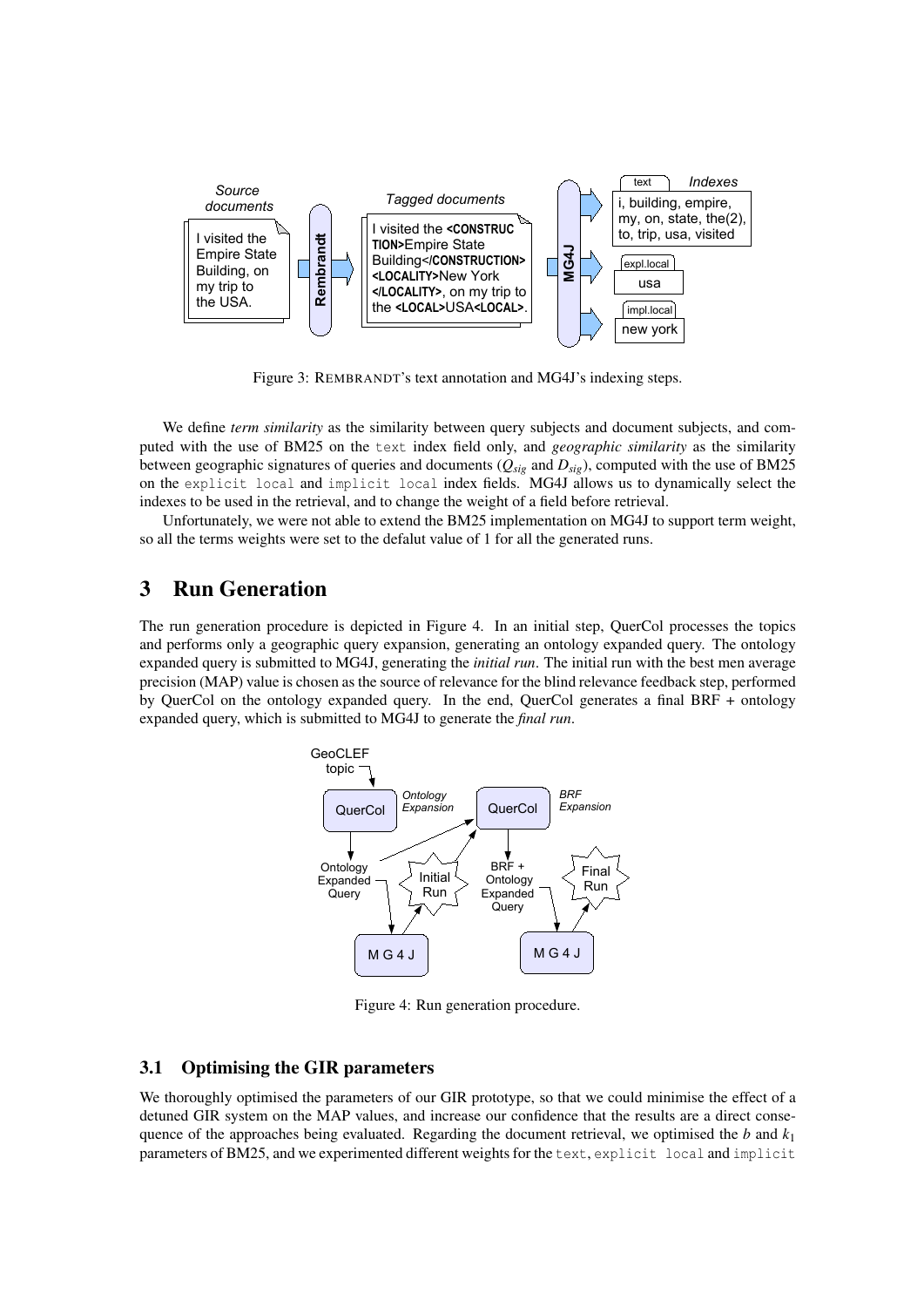

Figure 5: Optimisation procedure for the GIR system.

local index fields. For the QE step, we experimented with different blind relevance feedback parameters: the number of terms added for the final query, *top-k-terms*, and the number of top documents considered relevant, *top-k-docs*.

Figure 5 describes the optimisation procedure performed on our GIR prototype with the help of the 2007 GeoCLEF data. We started with the default values for the BM25 parameters, and using only the text index field, we searched for the best BM25 values that generated the optimal MAP values. Then, with these BM25 parameters, we then optimised the index weight values according to the MAP values. The best initial run fed the blind relevance feedback process, and the optimisation procedure was repeated for the final run stage, using several combinations of top-k-terms and top-k-docs.

|                  |           |                  | Initial Run               |      |                            | <b>BRF</b> |                                    |      |                | Final Run                  |               |     |  |
|------------------|-----------|------------------|---------------------------|------|----------------------------|------------|------------------------------------|------|----------------|----------------------------|---------------|-----|--|
| Run number       | BM25 opt. |                  | Index weight optimisation |      |                            |            | top- $k \text{ top-}k   BM25$ opt. |      |                | Index weight optimisation. |               |     |  |
| Portuguese       | b         | k <sub>1</sub>   | text                      |      | $exp.l.$ imp.l. terms docs |            |                                    | b    | k <sub>1</sub> | text                       | exp.l. imp.l. |     |  |
| #1, #2, #3       | 0.4       | 0.9 <sub>1</sub> | $\{2.0, 2.5, 3.0\}$       | 0.25 | 0.0                        |            |                                    |      |                |                            |               |     |  |
| #4, #5, #6       | 0.4       | 0.9              | 2.5                       | 0.25 | 0.0                        | 8          | 5                                  | 0.95 | 0.3            | $\{2.0, 2.5, 3.0\}$        | 0.25          | 0.0 |  |
| #7, #8, #9       | 0.4       | 0.9              | 2.5                       | 0.25 | $0.0\,$                    | 8          |                                    | 0.65 | 0.35           | $\{2.0, 2.5, 3.0\}$        | 0.25          | 0.0 |  |
| $\#10,\#11,\#12$ | 0.4       | 0.9              | 2.5                       | 0.25 | $0.0\,$                    | 8          | 5                                  | 0.65 | $0.5^{\circ}$  | $\{2.0, 2.5, 3.0\}$        | 0.25          | 0.0 |  |
| English          |           |                  |                           |      |                            |            |                                    |      |                |                            |               |     |  |
| #1, #2, #3       | 0.65      |                  | $1.4$ {1.5, 2.0, 2.5}     | 0.5  | 0.0                        |            |                                    |      |                |                            |               |     |  |
| #4, #5, #6       | 0.65      | 1.4              | 2.0                       | 0.5  | 0.0                        | 8          | 15                                 | 0.65 | 1.4            | $\{1.5, 2.0, 2.5\}$        | 0.5           | 0.0 |  |
| #7, #8, #9       | 0.4       | 0.9              | 2.5                       | 0.25 | 0.0                        | 8          | 10                                 | 0.65 |                | $0.35$ {1.5, 2.0, 2.5}     | 0.5           | 0.0 |  |
| #10, #11, #12    | 0.4       | 0.9              | 2.5                       | 0.25 | 0.0                        | 8          | 5                                  | 0.65 | $0.5^{\circ}$  | $\{1.5, 2.0, 2.5\}$        | 0.5           | 0.0 |  |
|                  |           |                  |                           |      |                            |            |                                    |      |                |                            |               |     |  |

#### 3.2 Configuration of the official runs

Table 2: The configuration parameters used for the official runs.

In 2008, GeoCLEF allowed up to 12 official runs to be submitted, for each of the monolingual subtask. We submitted a total of 12 runs for each subtask, using the most promising parameters from the optimisation procedure, with a sligh variation on the index weights. Table 2 resumes the parameter values used for the official runs.

The official runs are composed by initial runs (#1 to #3) and final runs (#4 to #12). We experimented different ratios of text / explicit local index weights, by increasing and decreasing the text index weight by 0.5.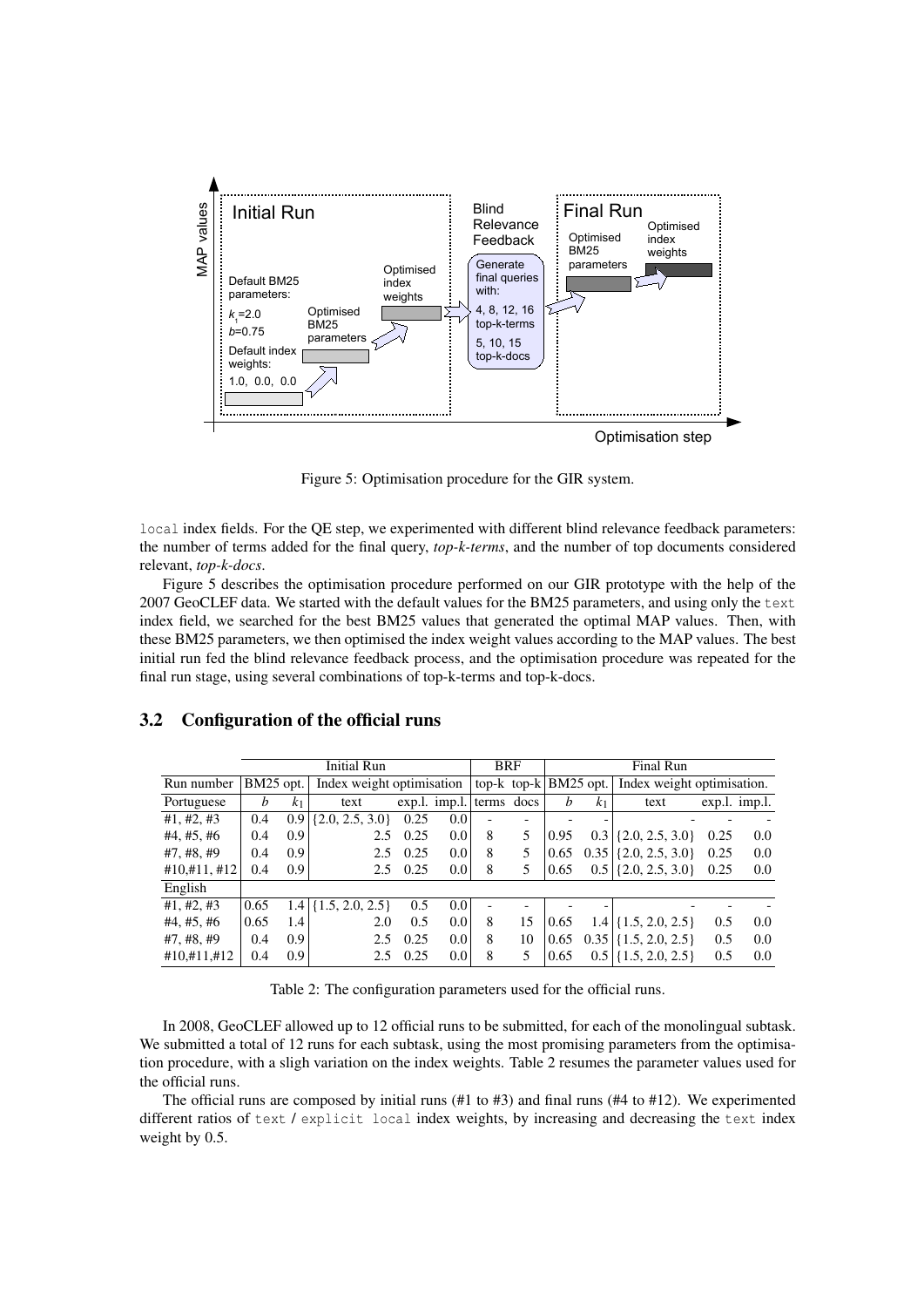During the optimisation, we observed that the BM25 optimisation for the Portuguese subtask presentes many local optimal MAP values, so we decided to submit runs with three BM25 configurations from different areas, to increase the odds of standing near a global optimal BM25 parameter. For the English optimisation, we observed that the BRF parameters had more influence on the optimal MAP values than the BM25 parameters, so we submitted runs with different BRF parameter values. Also worth mentioning is the fact that the implicit local index field did not improved MAP values in any optimisation scenario, and thus it was turned off on all official runs.

## 4 Results

|                                              | Best GeoCLEF 2008 runs |                |                         |                     |          |  |                                   |                   |             |      |                     |                         |     |               |                    |              |
|----------------------------------------------|------------------------|----------------|-------------------------|---------------------|----------|--|-----------------------------------|-------------------|-------------|------|---------------------|-------------------------|-----|---------------|--------------------|--------------|
|                                              | <b>Initial Run</b>     |                |                         |                     |          |  |                                   | <b>BRF</b>        |             |      | Final Run           |                         |     |               |                    |              |
|                                              | BM25 optim.            |                |                         | Index weight optim. |          |  |                                   | top- $k$ top- $k$ | BM25 optim. |      | Index weight optim. |                         |     |               |                    |              |
|                                              | b                      | k <sub>1</sub> | <b>MAP</b>              |                     |          |  | text exp.l. imp.l. MAP terms docs |                   |             | b    | k <sub>1</sub>      | <b>MAP</b>              |     |               | text exp.l. imp.l. | <b>MAP</b>   |
| PT3                                          | $0.4 \, 0.9$           |                | 0.2222                  | 2.5                 | 0.25     |  | $0.0$ 0.2234                      |                   |             |      |                     |                         |     |               |                    |              |
| EN <sub>6</sub>                              |                        |                | $0.65$ 1.4 $0.2519$     | 2.0                 | 0.5      |  | 0.0 0.2332                        | 8                 | 15          | 0.65 | 1.4                 |                         | 2.5 | 0.5           |                    | $0.0$ 0.2755 |
|                                              |                        |                |                         |                     |          |  |                                   |                   |             |      |                     |                         |     |               |                    |              |
| <b>PT</b><br><b>Best Optimisation values</b> |                        |                |                         |                     |          |  |                                   |                   |             |      |                     |                         |     |               |                    |              |
| 2006                                         |                        | 0.4 0.4        | 0.1613                  | 2.0                 | 0.25     |  | $0.0$ 0.1810                      | 16                | 5           | 0.55 | 0.9                 | 0.1967                  | 2.0 | 1.25          |                    | $0.5$ 0.2082 |
| 2007                                         | $0.4 \, 0.9$           |                | 0.273                   | $2.5^{\circ}$       | 0.25     |  | 0.0 0.3037                        | 8                 | 5           |      |                     | $0.3$ 0.95 0.3310       |     | $2.5 \t 0.25$ |                    | $0.0$ 0.3310 |
|                                              |                        |                | 2008 0.35 1.2 0.2233    |                     | 4.0 0.25 |  | $0.0$ 0.2301                      | 12                | 15          | 0.5  |                     | 1.0 0.2069              |     | 1.5 0.25      |                    | 0.0 0.2089   |
| EN                                           |                        |                |                         |                     |          |  |                                   |                   |             |      |                     |                         |     |               |                    |              |
| 2006                                         |                        |                | $0.3$ 1.6 $0.2158$ 2.25 |                     | 0.5      |  | $0.25$ $0.2442$                   | 16                | 5           | 0.8  |                     | $0.2 \, 0.2704 \, 0.75$ |     | 0.25          |                    | $0.5$ 0.2714 |
| 2007                                         |                        |                | $0.65$ 1.4 $0.2238$     | 2.0                 | 0.5      |  | 0.0 0.2713                        | 8                 | 15          | 0.65 |                     | 1.4 0.2758              | 2.0 | 0.5           |                    | $0.0$ 0.2758 |
|                                              |                        |                | 2008 0.65 1.6 0.2528    | 3.5                 | 0.25     |  | $0.25$ $0.2641$                   | 12                | 10          | 0.75 |                     | 0.6 0.2809              | 2.0 | 0.25          |                    | $0.0$ 0.2814 |

Table 3: MAP values and optimising parameters for the 2008 official runs and for the optimisation step.

Table 3 presents the best GeoCLEF official runs (top part) and the best optimisation values for the Geo-CLEF evaluation data from 2006 to 2008 (top part), for the Portuguese and English monolingual subtasks. We observe that our best Portuguese run was in fact an initial run (with a MAP of 0.2234), and the post-hoc optimisation corroborated the fact that the best MAP values for Portuguese are achieved by initial runs (with the best MAP value of 0.2301), which is somewhat unexpected. For the English subtask, the best run was indeed a final run, achieving a MAP value of 0.2755, that could be pushed further up to 0.2814 with optimised parameters.

The results show that the use of explicit local index field on the retrieval process improves the results in all evaluation scenarios, while the explicit local index field does not contribute at all to the improvement of the retrieval results. This fact proves that the GIR prototype is able to outperform a classic IR system in a consistently way, but it also contradicts our initial beliefs that implicit geographic evidence would have an important role on the *Dsig*. In fact, we only observe that the explicit local index field takes part on the best MAP values for GeoCLEF 2006, which we think that it might be related to the geographically generic topics used in that year (mostly about countries and continents), which favours the implicit geographic evidence (that is also normally given by countries and continents).

Another topic of interest of the results is that we were not so far away from the optimal MAP values as we initially expected to be, and thus we believe that we did not over-fitted our GIR system with the 2007 data. Nonetheless, the post-hoc optimisation revealed that the English topic sets are quite balanced, where we consistently achieved MAP values around 0.28, while the difficulty of the Portuguese topic sets is more unpredictable. This reveals how important it is to tune up a system according to the collections and topics, as the default parameter values rarely produce good results.